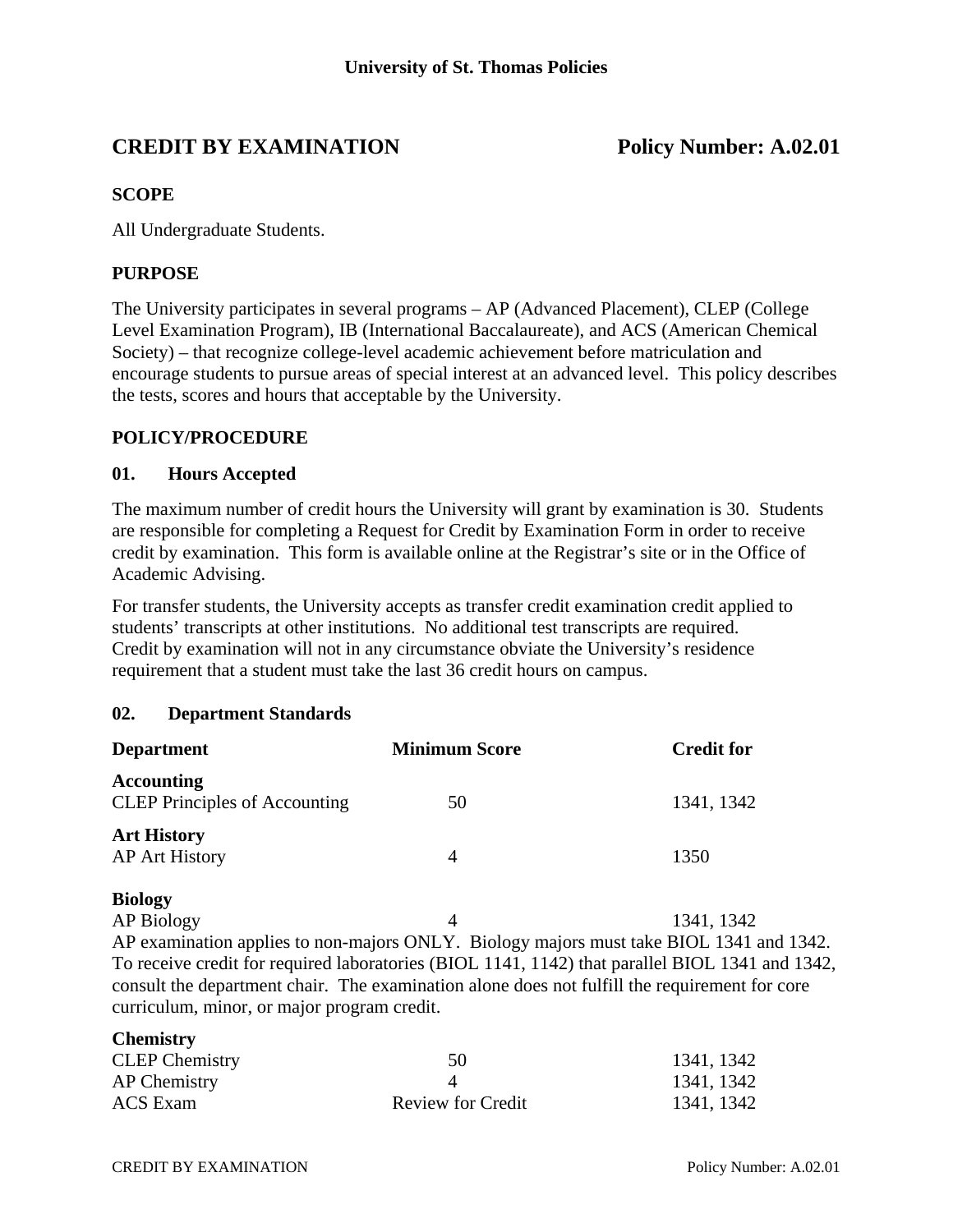IB Chemistry (Higher Level) 6 1341, 1342 To receive credit for the required laboratory that parallels 1341 and 1342, consult the department chair. The examination alone does not fulfill the requirement for core curriculum, minor, or major program credit.

|                | 1330            |
|----------------|-----------------|
|                |                 |
| 65             | 1331            |
| 65             | 1332            |
| 4              | 1331            |
| 4              | 1332            |
|                |                 |
| $\overline{A}$ | $core*$         |
| 50             |                 |
|                |                 |
| 50             | $core*$         |
| 7              | $\text{core}^*$ |
|                |                 |
|                | 80%             |

\*Students receive 3 credits (lower division) for the core requirement and then complete the core sequence: 1341, 1342, 2312. Honors program students will receive AP, CLEP, or IB credit for 1342.

### **History**

| CLEP History of the U.S. I          | 50 | 2333        |
|-------------------------------------|----|-------------|
| CLEP History of the U.S. II         | 50 | 2334        |
| AP U.S. History                     | 4  | 2333 & 2334 |
| AP European History                 | 4  | 1336        |
| AP World History                    | 4  | 1336        |
| <b>CLEP Western Civilization I</b>  | 50 | 1335        |
| <b>CLEP Western Civilization II</b> | 50 | 1336        |
| IB World History (Higher Level)     | 6  | 1336        |

To be granted CLEP credit, students must submit a research paper in history to the chair of the department demonstrating proficiency in research and writing. History majors granted AP or CLEP credit for U. S., Western Civilization, European or World History must fulfill the required 36 hours of the major with other history courses.

## **Mathematics**

| AP Calculus AB    |       | 1431      |
|-------------------|-------|-----------|
| AP Calculus BC    |       | 1431-1432 |
| AP Mathematics AB | $4-5$ | 1431      |
| AP Mathematics BC | $4-5$ | 1431-1432 |

For information on additional credit allowances and placements, contact the department chair.

#### **Modern & Classical Languages**

|             | Classics, French, German, Other LOTE (languages other than English), Spanish |           |
|-------------|------------------------------------------------------------------------------|-----------|
| AP Language |                                                                              | 1331-1332 |